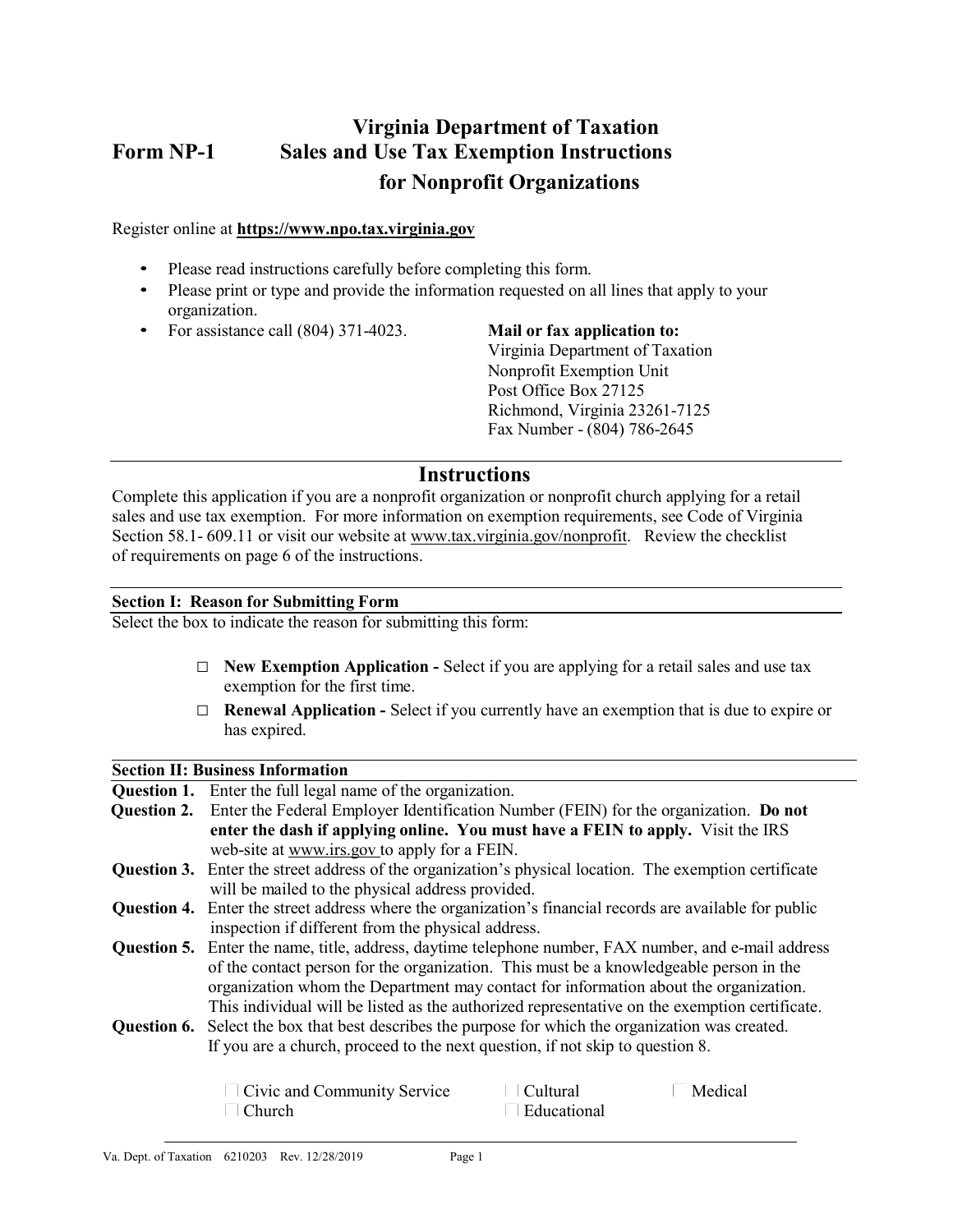# **Question 7. Legislation provides two options for nonprofit churches requesting a retail sales and use tax exemption. Select only one box below.**

**Option 1** - **Form ST-13A -** Churches using the self-issued exemption certificate are entitled to the sales and use tax exemption under Code of Virginia Section 58.1- 609.10(16). Churches selecting this option are limited on its purchases of tangible personal property. Title 23 of the Virginia Administrative Code (VAC) 10-210-310 provides an illustrative listing of taxable and exempt purchases for nonprofit churches. The organization will not be assigned a tax- exempt number with this option.

*\*Stop here if you choose this option. Please visit [www.tax.virginia.gov](http://www.tax.virginia.gov/) to download the Form ST-13A.*

**Option 2** -**Tax-Exempt Number -** Nonprofit churches can apply to the department for a tax-exempt number and enjoy a broader exemption. Nonprofit churches applying for this option must meet all of the exemption requirements under Code of Virginia 58.1-609.11. If you choose this option, proceed to Section V: Financial Information.

# **\*If your annual gross revenue is less than \$750,000, you must provide a year-end financial statement.**

# **Section IV: Exemption Type**

**Question 8.** Complete this question **only:** 1) if you were granted an exemption from collecting the sales and use tax on sales made by the organization or fall within the same class of any entity exempt as of June 30, 2003; 2) if you were granted an exemption on the purchases of taxable service as of June 30, 2003 or 3) if you are a Veterans Service organization.

> Review the list below and select the appropriate organization classification that applies to your organization. If none apply, select "Other" and proceed to Section V – Financial Information. Your organization will be granted an exemption on purchases only.

Organization Classifications: Review the list below and make a selection that best applies to your organization. This selection will determine the type of exemption your organization qualifies for.

# **1. Cancer Organizations:**

Organized exclusively for the purpose of eliminating cancer as a major health problem, by preventing cancer, saving lives from cancer, and diminishing suffering from cancer through research, education and service.

# **2. Cardiovascular Organizations:**

Organized and operated exclusively for the purposes of providing education, training, certification in emergency cardiac care, research, and other related services to reduce disability and death from cardiovascular diseases and stroke.

# **3. Diabetes Organizations:**

Organized and operated exclusively for the purpose of eliminating diabetes through medical research, public education focusing on disease prevention and education, patient education including information on coping with diabetes, and professional education and training.

# **4. Exempt Taxable Services: Organizations exempt from paying Virginia sales and use tax on taxable services:**

Certain nonprofit organizations exempt from paying sales tax on taxable services as of June 30, 2003, may continue to make purchases of taxable services exempt of the tax (e.g., Junior Achievement organizations, Skills USA-Vica, Inc., Future Business Leaders of America). **This applies only to those organizations that held a valid exemption for taxable services as of June 30, 2003.**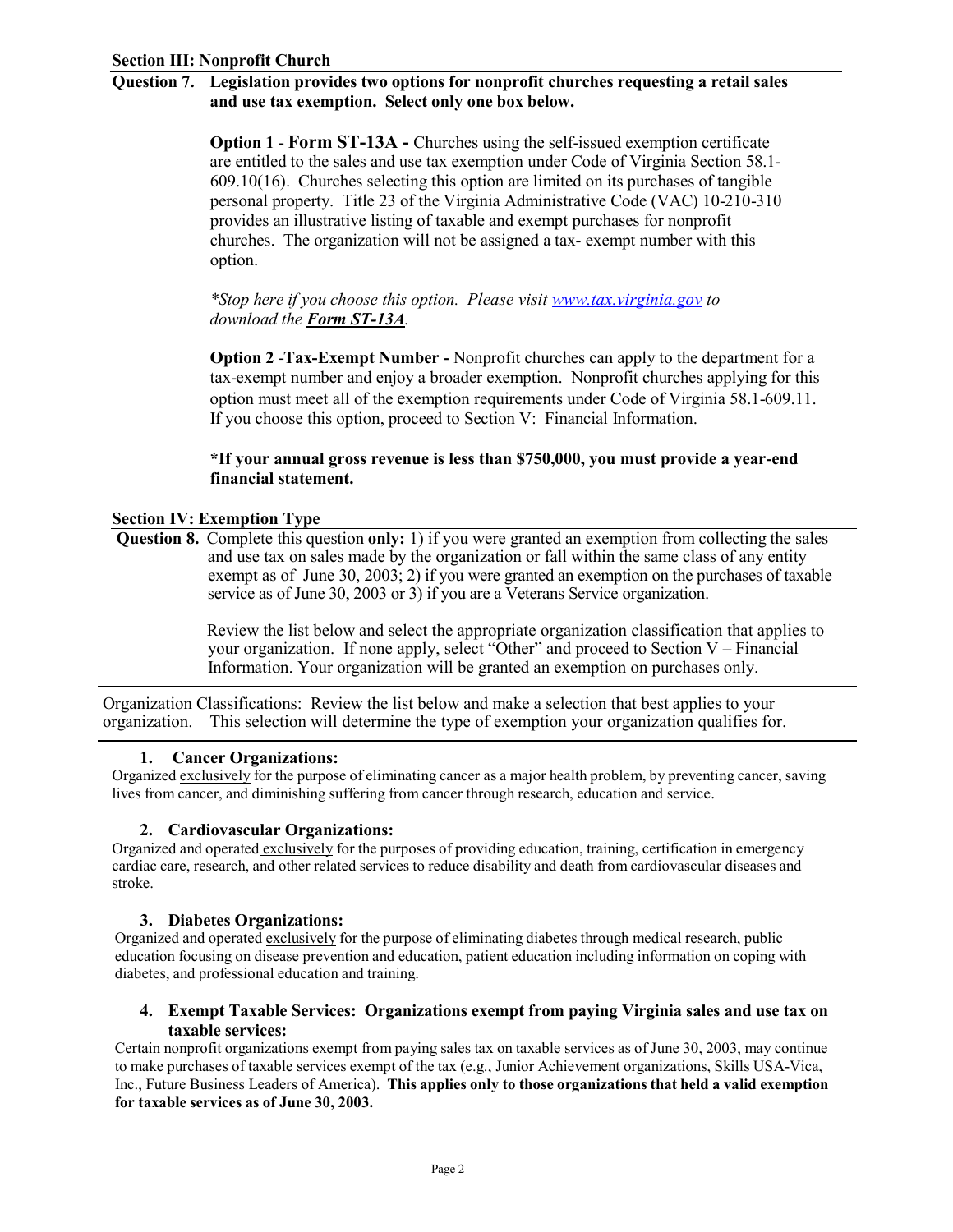# **5. Food Bank Organizations:**

Food bank or organization organized exclusively for the distribution of foods to infants, the ill, or the needy; the exemptions shall apply to each transaction in the chain of commerce from manufacture to final disposition, provided that such food bank or organization is not conducted for profit.

#### **6. Fundraising For Elementary or Secondary Schools (e.g., Parent Teacher Association):**

Nonprofit elementary or secondary school, or Parent Teacher Association or other group associated with a nonprofit elementary or secondary school for use in fund-raising activities, the net proceeds (gross receipts less direct expenses) of which are contributed directly to the school or used to purchase certified school equipment, and certified school equipment purchased by such groups for contribution directly to the school. For the purposes of this subdivision, "certified school equipment," means equipment for which the Parent Teacher Association or other group has received certification from the school that it will accept as a donation of equipment. The certification provided by the school shall be in accordance with regulations promulgated by the Tax Commissioner. Notwithstanding the other provisions of this subdivision, the tax shall not apply to the sale of class rings, school photographs, and other fund-raising programs from which a nonprofit elementary or secondary school receives a commission or the net proceeds after the payment of vendors and other direct expenses.

### **7. Lung Organizations:**

Organized and operated exclusively for the purpose of eliminating all lung disease, including asthma, emphysema, lung cancer and pneumonia, through medical research, public education focusing on disease prevention and education, patient education including information on coping with lung disease, smoking and air pollution prevention, and professional education and training.

### **8. Noncommercial Educational Telecommunications Entity:**

Nonprofit organized to encourage the growth and development of public radio and television broadcasting, including the use of such media for instructional, educational, and cultural purposes.

### **9. Nonsectarian Youth Organizations (e.g., Boys and Girls Scouts):**

Nonsectarian youth organization, which is organized for the purposes of character development and citizenship training of its members using the methods now in common use by Girl Scout or Boy Scout organizations in Virginia.

# **10. Nutrition Programs:**

Nonprofit nutrition programs for the elderly qualifying under 42 U.S.C. § 3030e through 42 U.S.C. § 3030g, as amended, as administered by the Virginia Department for the Aging, and the food and food products sold under such programs to elderly persons and the food and food products sold by such program participants to disabled or handicapped persons under the age of sixty.

#### **11. Physical Education Programs:**

Nonprofit charitable organization which is organized exclusively to foster, sponsor and promote physical education, athletic programs and contests for youths in the Commonwealth.

#### **12. Provide Food Packages at Reduced Prices**

Organized for the purpose of providing food packages at a reduced price through host organizations (i.e., churches, community centers, senior centers, medical centers, Head Start programs) to individuals who agree to perform community service.

**13. Services provided to:** (1) the blind or visually impaired or for programs devoted to the prevention of the loss of eyesight; (2) the deaf or hearing impaired; drug abusers and for drug awareness programs; (3) diabetics and diabetes detection; and (4) cultural and educational opportunities for the musically talented boys and girls of the Commonwealth, for use in fund-raising activities, provided the net proceeds (gross receipts less expense) from such sales are contributed directly to or used to fund the charitable purposes for which the organization is organized **(e. g., Lions Clubs).**

**14. Supports Public Libraries:** Organized exclusively for the purpose of providing support to public libraries.

#### **15. Training and Education in Law Enforcement:**

Exclusively provides either training and education of any type or duration for employees of governmental lawenforcement and corrections agencies or education of the public in citizen cooperation with public authorities in crime prevention and solution, provided such foundation is nonprofit.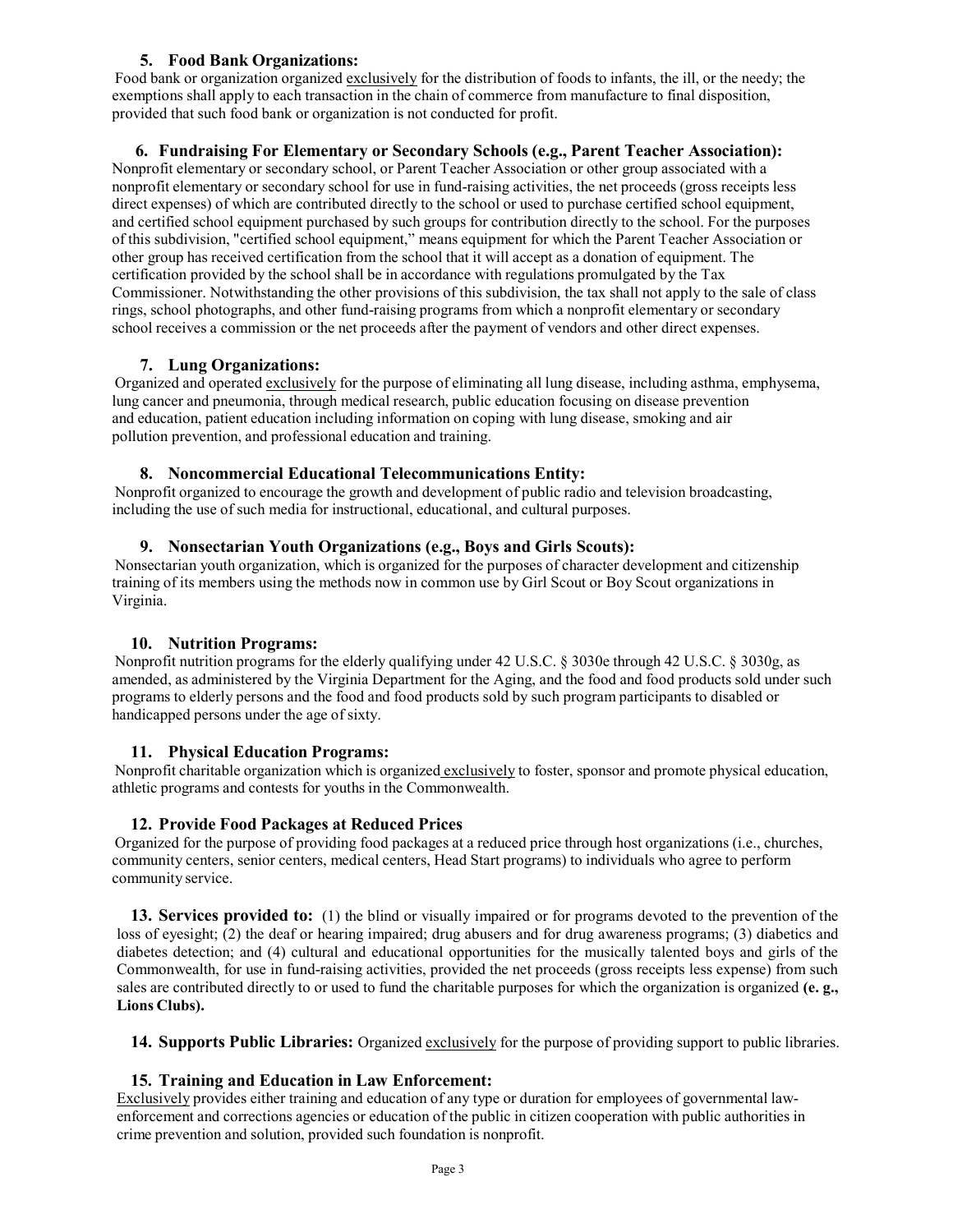**16. Veterans Service Organizations:** Posts or organizations consisting of past or present members of the United States Armed Forces, or an auxiliary unit or society of, or a trust or foundation for such posts or organizations.

### **17. Virginia Federation of Humane Societies:**

Virginia Federation of Humane Societies or any chartered, nonprofit organization incorporated under the laws of this Commonwealth and organized for the purpose of preventing cruelty to animals and promoting humane care of animals, when such property is used for the operation of such organizations or the construction or maintenance of animal shelters.

#### **18. Volunteer Fire Department and Rescue Squads:**

Volunteer fire departments or volunteer rescue squads, an auxiliary or junior organization of such department or squad not conducted for profit; a nonprofit association of which the regular membership is composed of such volunteer fire departments or volunteer rescue squads. The organizations shall be exempt on construction materials incorporated into realty when sold to and used by such organization, rather than a contractor, in construction, maintenance, or repair of any property of such organization.

### **19. Volunteer Medical Service Organizations:**

Provide reconstructive surgery and related health care to indigent children and young adults in developing countries and the United States.

### **20. Youth Symphony Orchestras:**

Organized exclusively to foster, promote and increase the musical knowledge, appreciation, experience and performing ability of young people and of the general public, by establishing, maintaining and operating one or more youth symphony orchestras in the Commonwealth.

### **21. Other**

#### **Section V: Financial Information**

**Question 9.** If you are a new organization and have no financial information at this time enter zero(s) in the applicable fields.

**(a) Previous Year's Annual Gross Revenue (AGR):** Enter revenue received from all sources during the organization's annual accounting period before subtracting any costs or expenses. If you file federal Form 990, 990EZ or 990PF and enter the amount as reported to the IRS. For Form 990N e-Postcard, refer to your organization's financial report for this information. If your annual gross revenue in the previous year is less than \$5,000, you must provide a detailed mission statement and a financial statement verifying gross revenue, administrative and fundraising expenses.

**NOTE**: Nonprofit organizations with gross annual revenue of at least \$750,000 in the previous year are required to provide a financial review performed by an independent Certified Public Accountant. The Department may require an organization with gross annual revenue of at least \$1 million in the previous year to provide a financial audit performed by an independent Certified Public Accountant in lieu of a financial review.

**(b) Previous Year's Total Fundraising Expenses:** Enter fundraising expenses incurred in soliciting contributions, gifts and grants. Fundraising expenses should include all allocable overhead costs incurred in: **(1)** publicizing and conducting fundraising campaigns; **(2)**  soliciting bequests and grants from foundations or other organizations, or government grants; **(3)** participating in federated fundraising campaigns; **(4)** preparing and distributing fundraising manuals, instructions, and other materials; **(5)** salaries; and **(6)** conducting special events that generate contributions. If you file federal Form 990, 990EZ or 990PF, enter the amount as reported to the IRS. For Form 990N e-Postcard, refer to your organization's financial report for this information.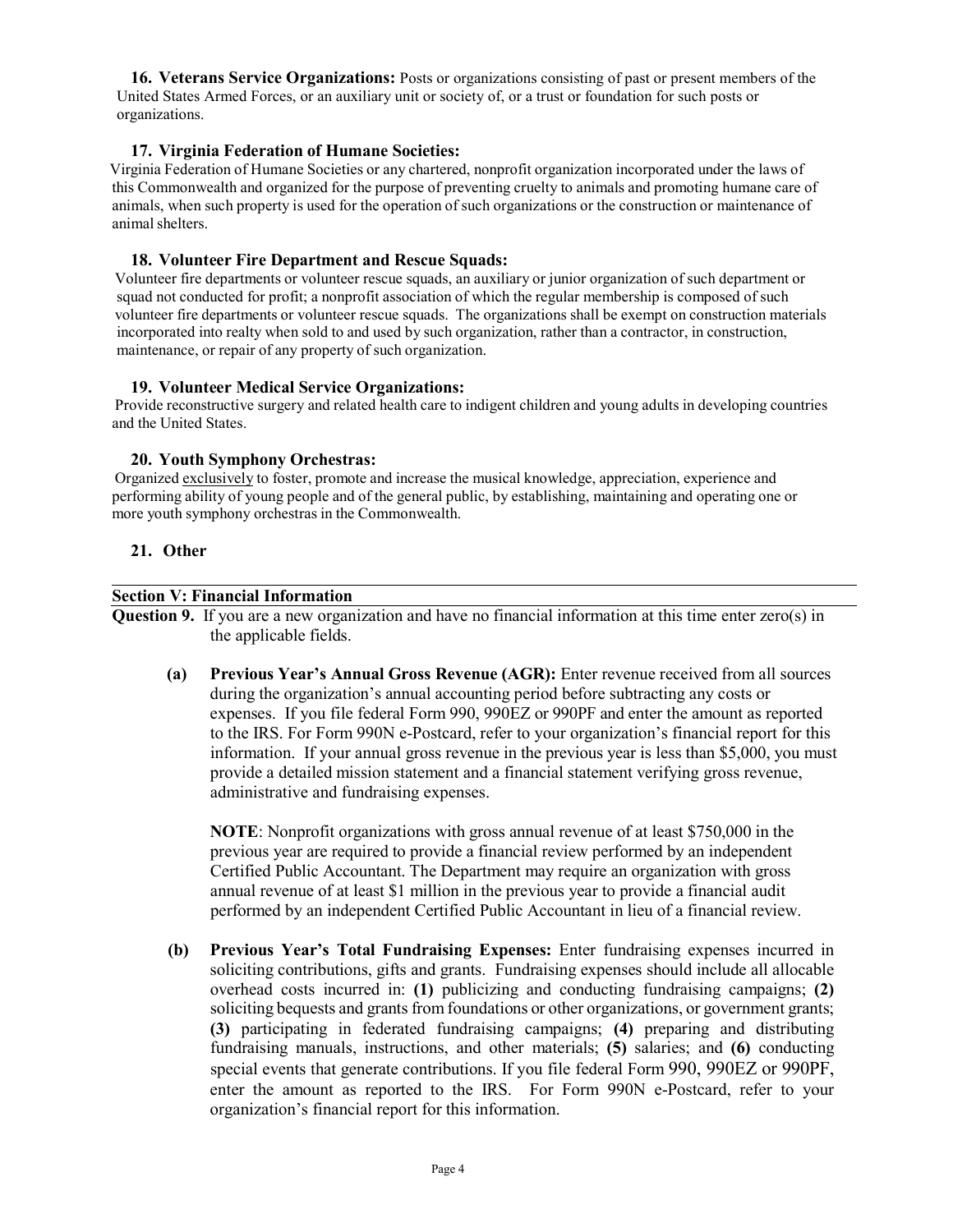**(c) Previous Year's General Administrative Expenses:** Enter administrative expenses incurred for overall function and management, rather than for its direct conduct of fundraising activities or program services. Overall management includes the salaries and expenses of the chief officer of the organization and that officer's staff. If part of their time is spent directly supervising program services and fundraising activities, their salaries and expenses should be allocated among those functions. If filed federal Form 990, 990EZ, 990PF enter the amount as reported to the IRS. For Form 990N e-Postcard, refer to your organization's financial report for this information.

# **Section VI: Total Purchases Made in Virginia**

Definition of Tangible Personal Property (TPP) – is any items that can be seen, weighed, measured, felt, or touched, or is in any other manner perceptible to the senses. Examples of tangible personal property include, supplies, furniture, office equipment, or any items purchased for use or consumption by the organization. TPP does **not** include hotel accommodations. Effective April 22, 2016, tangible personal property include meals, prepared food and catering.

# **Question 10. Purchases Made in Virginia**

Virginia law provides an exemption to nonprofit organizations on purchases of tangible personal property for its use or consumption. Effective July 1, 2013, the Retail Sales and Use Tax rate for most purchases increased to 5.3 percent statewide. For Northern Virginia and Hampton Road regions, the sales tax rate increased to 6 percent. Select the appropriate box if the organization intends to make purchases in Virginia.

- a) If yes, enter an estimate of the dollar amount of Virginia purchases made or to be made in the designated regions. Do not leave a box blank. If no purchases were made in a particular region, enter a "zero". Do not include the sales tax when calculating your purchase amounts.
- b) If the organization does not intent to make any purchases in Virginia, please provide a brief statement explaining why the organization is requesting a sales and use tax exemption.

# **Question 11. Federal Form 990, 990EZ, 990PF or 990N Requirement:**

The Internal Revenue Service requires most organizations exempt under  $501(c)(3)$ ,  $(c)(4)$  or (c)(19) to file an annual information return (Form 990, 990EZ, 990PF) or submit an annual electronic notice (Form 990N e-Postcard), depending upon the organization's gross receipts and total assets. Select the appropriate box that applies to you filing status.

- a) If your organization is required to file a federal Form 990, 990EZ, 990N e-Postcard, or 990PF with the Internal Revenue Service (IRS), you may be asked to upload a copy of the form or mail to the Department of Taxation, Post Office Box 27125, Richmond, VA 23261-7125. You must also provide the due date of the most recent filed return or if you are newly organized, and have not filed your federal form, provide the date form is due.
- b) If the organization has no filing requirement with the IRS, then you must provide the following information: name, title and address of two members of the Board of Directors; location where the financial records of the organization are available for public inspection; and a copy of the organization's prior year's financial statement verifying the annual gross revenue, fundraising and general administrative expenses.